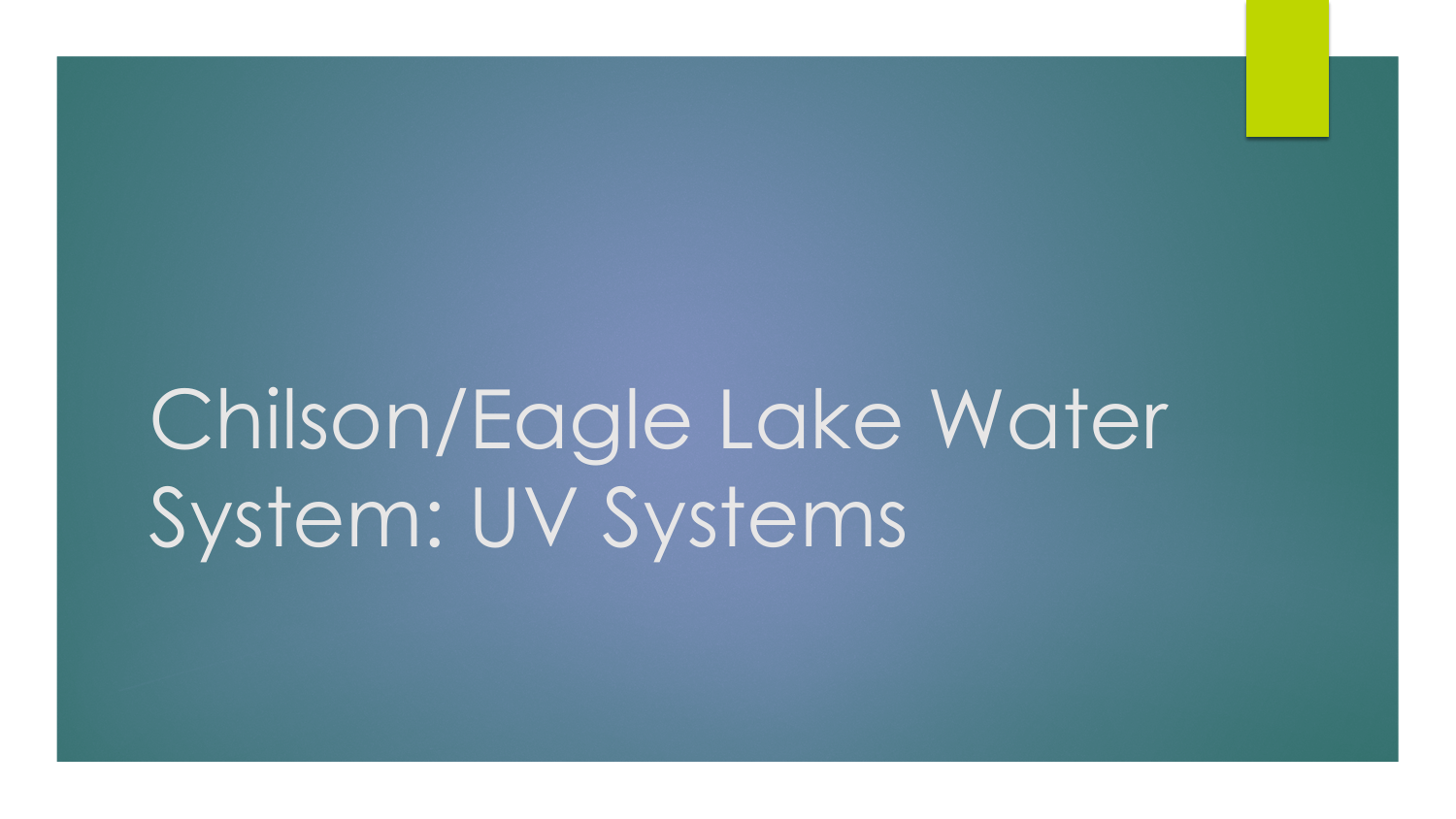## Proposed Options: Use UV Disinfection

- Year Analyzed: 2009-2010
- **Advantages:** 
	- UV Disinfection provide additional disinfection for key containments beyond simple chlorination for systems with filtration avoidance
- Disadvantages:
	- Addition of UV system and required equipment will reduce pressure in the system and cause already poor conditions at the divide to worsen or fail while simulations increasing pressure upstream, causing water main breaks
	- **DED STARF One violation of the system revokes filtration avoidance**
	- Does not by itself provide residual in the main
	- Does not by itself deal with the condition of Gooseneck Pond, the Gooseneck Pond transmission main, and/or the water mains
	- **Land availability for facility**
- Conclusion
	- Even if Gooseneck Pond was allowed to be used as a source, which it is not, UV is part of a treatment system, not a treatment system by itself.
	- UV disinfection was considered in the past and the conclusion back then was that it was only a band-aid on the system and would not provide a system that would meet current and future regulations.